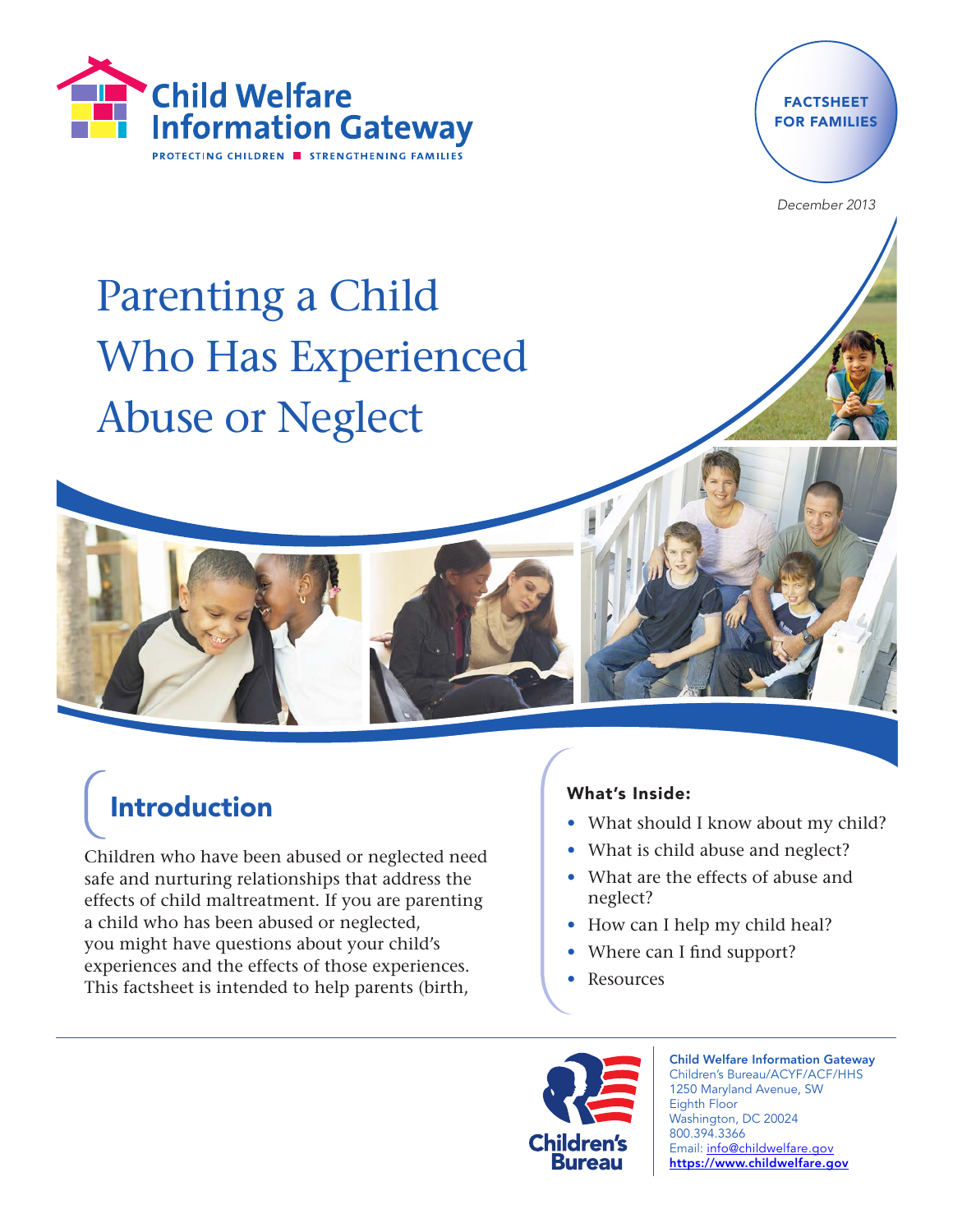foster, and adoptive) and other caregivers better understand the challenges of caring for a child who has experienced maltreatment and learn about the resources available for support. (In some cases, the term "birth" parent is used to distinguish parents with children involved with child welfare from kin or foster or adoptive parents.)

## What Should I Know About My Child?

Learning about your child's unique history is an important first step for all parents and caregivers in providing a healing environment for children who have experienced abuse or neglect. Try to consider the child's background and history from the child's point of view. What has happened in the child's life—both good and bad—and how might this impact the child's behavior and family adjustment? This history is one of many variables that will affect how you can help your child heal and thrive. For instance, your history with the child and other factors specific to the maltreatment (e.g., type of abuse or neglect), specific to the child (e.g., age, resilience), and specific to you (e.g., parenting experience) all come into play.

Parents who reunite with a child who was in out-of-home care, relatives that provide care for the child of a family member, and foster and adoptive parents may confront different challenges when raising a child who has experienced maltreatment. The amount and types of information you are able to obtain about your child's history may also depend on the type of parent-child relationship.

**For birth parents.** Many children whose parents are reported for child maltreatment are not removed from their homes; instead, the family receives in-home services. For children who do enter foster care, the primary goal is usually family reunification, and the majority of children who enter foster care due to child abuse or neglect eventually return home (U.S. Department of Health and Human Services, 2012). In both cases, the goal is to reconnect and build strong parent-child relationships in a safe home environment that promotes child and family well-being. While birth parents may know just about all there is to know about their child's background, they may need to learn more about any foster care or kinship care experiences that their child has had, and they may need to learn more about the possible impact of abuse or neglect on their child. You may wish to talk with your social worker about your child's history, and sharing your concerns will help your social worker help you and your family, including help seeking professional mental health services. Information about therapy and support groups is provided later in this factsheet.

**For kinship caregivers.** Some children who have been abused or neglected enter formal or informal kinship care with a grandparent, aunt, or other relative. Kinship caregivers may become responsible for a child unexpectedly or may confront issues that didn't exist when they raised their own children. Kinship caregivers may or may not have a good history of their child's background and any maltreatment experiences. They may not have received training in providing out-of-home care and may need to be brought up to date on what has happened to the child, as well as any possible impact of abuse or neglect.

This material may be freely reproduced and distributed. However, when doing so, please credit Child Welfare Information Gateway. Available online at https://www.childwelfare.gov/pubs/parenting\_CAN.cfm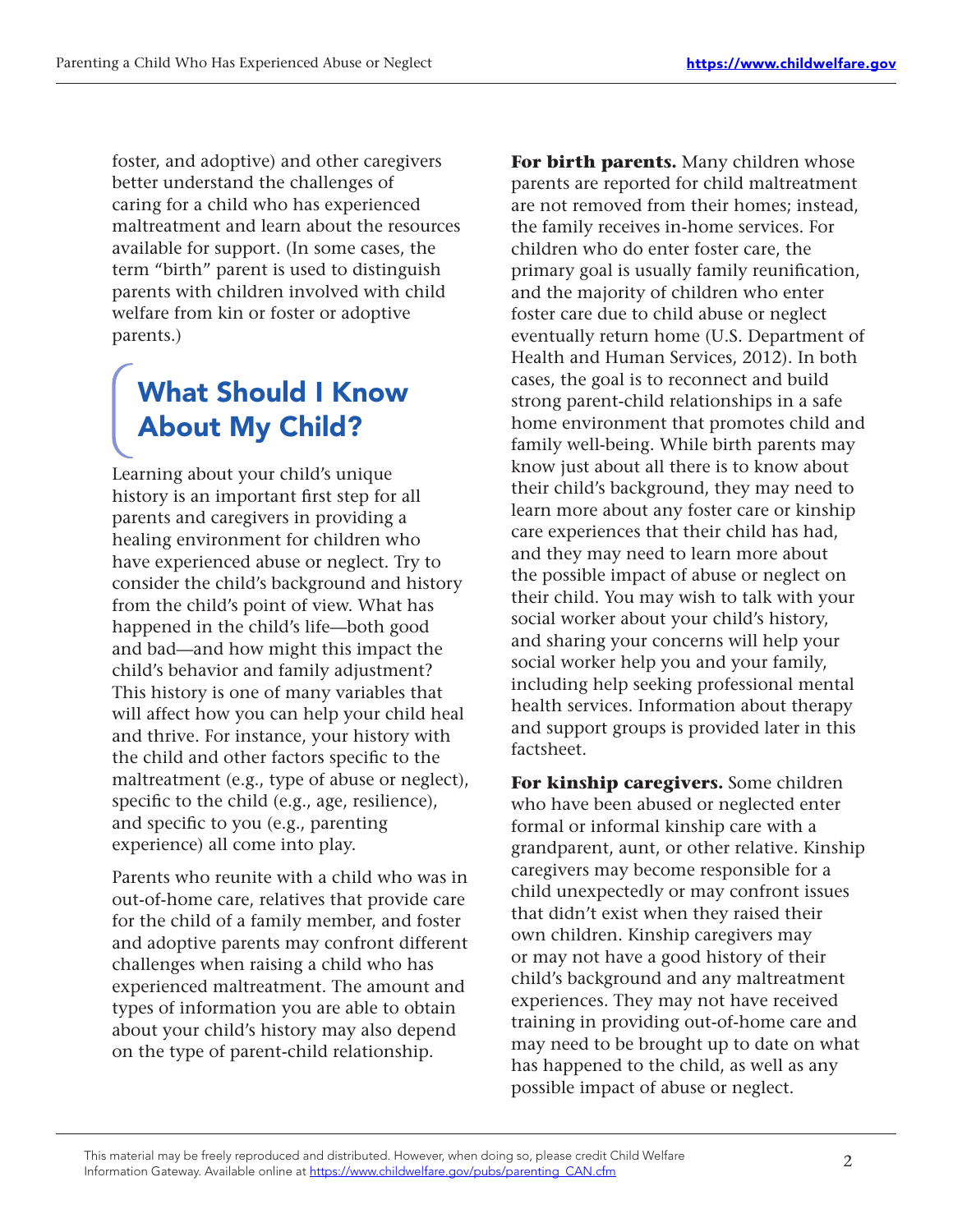**For foster and adoptive parents.** Foster and adoptive parents may not be aware of their child's past traumas or the extent of the abuse or neglect. Although they have received training to prepare them to care for the child, they may not be completely ready for the unique situation of a particular child. While child welfare agencies are required to provide all available information about a child, some information may not be obtainable, and some children may not feel comfortable disclosing past abuse or neglect.

Child Welfare Information Gateway's factsheet *Obtaining Background Information on Your Prospective Adopted Child* addresses the questions prospective adoptive parents should ask their adoption agency, reasons some information may not be available, and where to find more information: [https://](https://www.childwelfare.gov/pubs/f_background.cfm) [www.childwelfare.gov/pubs/f\\_background.](https://www.childwelfare.gov/pubs/f_background.cfm) [cfm](https://www.childwelfare.gov/pubs/f_background.cfm)

Educating yourself about your child's history and about child abuse and neglect and the services available for help will better prepare you and your family to face the challenges ahead and continue down the road toward healing.

## What Is Child Abuse and Neglect?

Recognizing the signs of abuse and neglect is the first step toward getting help for your child and your family. Physical, emotional, and sexual abuse and neglect have varying symptoms, some of which are presented below. The presence of one or more of these signs does not prove that maltreatment has occurred, but caregivers who are aware of these indicators are better equipped to seek appropriate services.

While there is a Federal definition for abuse and neglect, States also have specific laws addressing the definitions and consequences. As of 2010, the Federal Child Abuse Prevention and Treatment Act (CAPTA) defines child abuse and neglect as "Any recent act or failure to act on the part of a parent or caretaker which results in death, serious physical or emotional harm, sexual abuse or exploitation; or an act or failure to act which presents an imminent risk of serious harm."

Child maltreatment falls into a number of categories:

- *• Physical abuse* refers to a nonaccidental physical injury (e.g., hitting, kicking, burning, etc.) by a parent or other caregiver in the parenting role.
- *• Neglect* is the failure of the parent or caregiver to provide for the child's basic needs—food, shelter, supervision, medical care, and emotional nurturing.
- *• Sexual abuse* refers to not only forcing or coercing a child to engage in sexual activity but also to exploitation through pornography.
- *• Emotional abuse* is usually a pattern of behavior that hurts a child's emotional development (e.g., constant criticism, threats, withholding love, etc.).

Some signs of physical abuse in a child:

- Has unexplained burns, bites, bruises, broken bones, or black eyes
- Shrinks at the approach of adults
- Reports injury by a parent or another adult caregiver
- Abuses animals or pets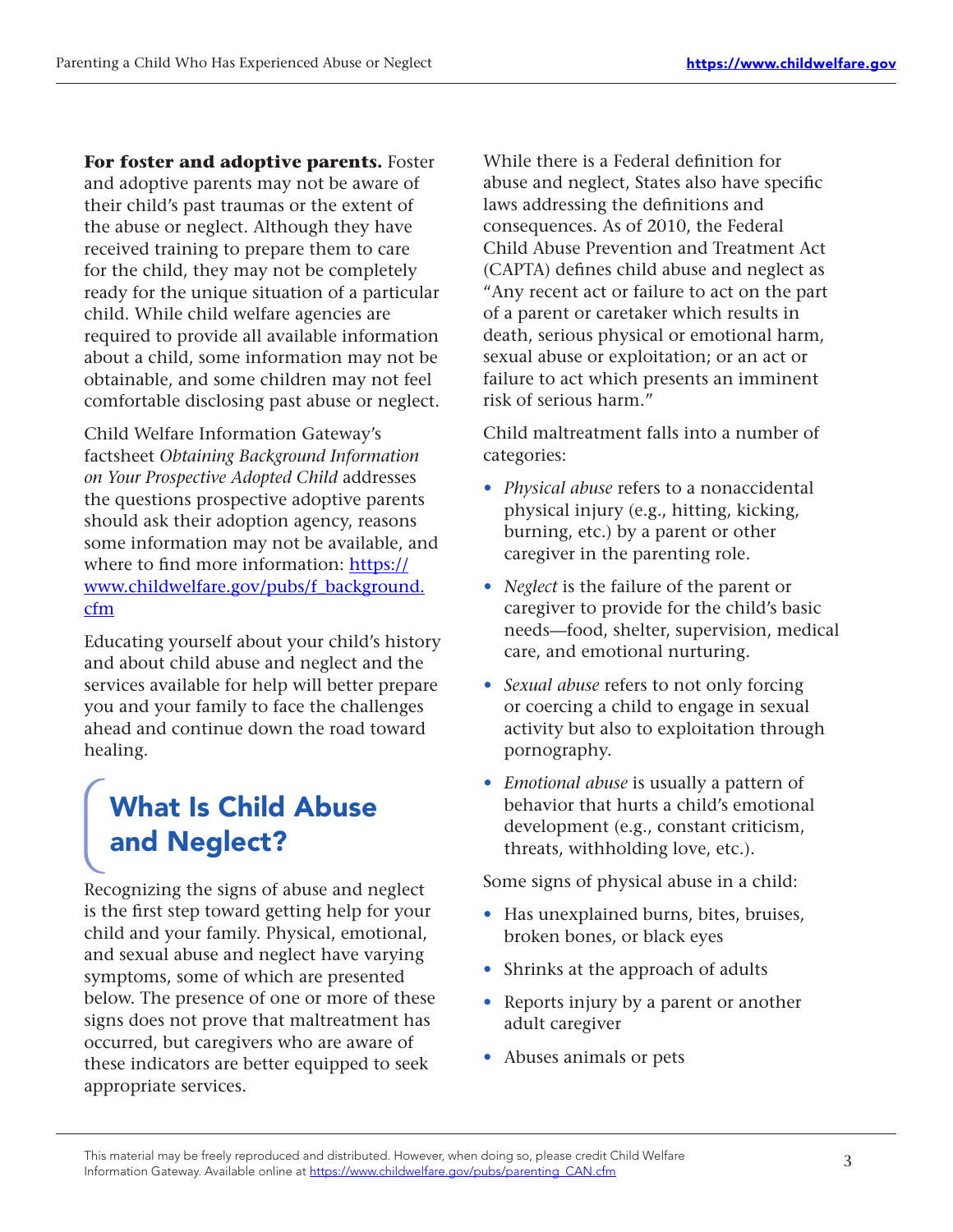Some signs of neglect:

- Lacks needed medical or dental care, immunizations, or glasses
- Abuses alcohol or other drugs

Some signs of sexual abuse:

- Reports nightmares or bedwetting
- • Demonstrates bizarre, sophisticated, or unusual sexual knowledge or behavior
- Attaches very quickly to strangers or new adults in their environment

Some signs of emotional abuse:

- Shows extremes in behavior, such as overly compliant or demanding behavior, extreme passivity, or aggression
- Shows either inappropriately grown-up behavior (parenting other children, for example) or inappropriately childish behavior (frequently rocking or headbanging, for example)
- Is delayed in physical or emotional development
- Has attempted suicide
- Reports a lack of attachment to the parent

### What Is Trauma?

Trauma is any event that threatens someone's well-being or the well-being of a loved one. It can take many forms, from experiencing maltreatment to witnessing domestic violence or surviving a natural disaster. Children and youth's response to trauma varies; some may be reluctant to trust, some may act out, and some may be withdrawn. In extreme cases,

children may develop posttraumatic stress syndrome, depression, or other mental health conditions. With help, children who experience trauma can cope, heal, and even thrive. This is called "resilience," and parents and caregivers play an important role in the healing process.

Some signs that your child has experienced trauma include:

- Night terrors or a fear of going to sleep
- Bedwetting or other issues with bodily function control
- Anxiety, confusion, agitation, temper tantrums, or other emotional control issues
- Self-mutilation, purging, or vomiting (The Foster Care and Adoption Resource Center, 2012)

#### RESOURCES ON CHILD ABUSE AND NEGLECT AND TRAUMA

Child Welfare Information Gateway's factsheet *What Is Child Abuse and Neglect? Recognizing the Signs and Symptoms* offers information about how to spot abuse and neglect and provides a list of resources: [https://www.childwelfare.gov/pubs/](https://www.childwelfare.gov/pubs/factsheets/whatiscan.cfm) [factsheets/whatiscan.cfm](https://www.childwelfare.gov/pubs/factsheets/whatiscan.cfm)

The National Child Traumatic Stress Network's web section on What Is Child Traumatic Stress? [http://](http://www.nctsn.org/resources/audiences/parents-caregivers/what-is-cts) [www.nctsn.org/resources/audiences/](http://www.nctsn.org/resources/audiences/parents-caregivers/what-is-cts) [parents-caregivers/what-is-cts](http://www.nctsn.org/resources/audiences/parents-caregivers/what-is-cts)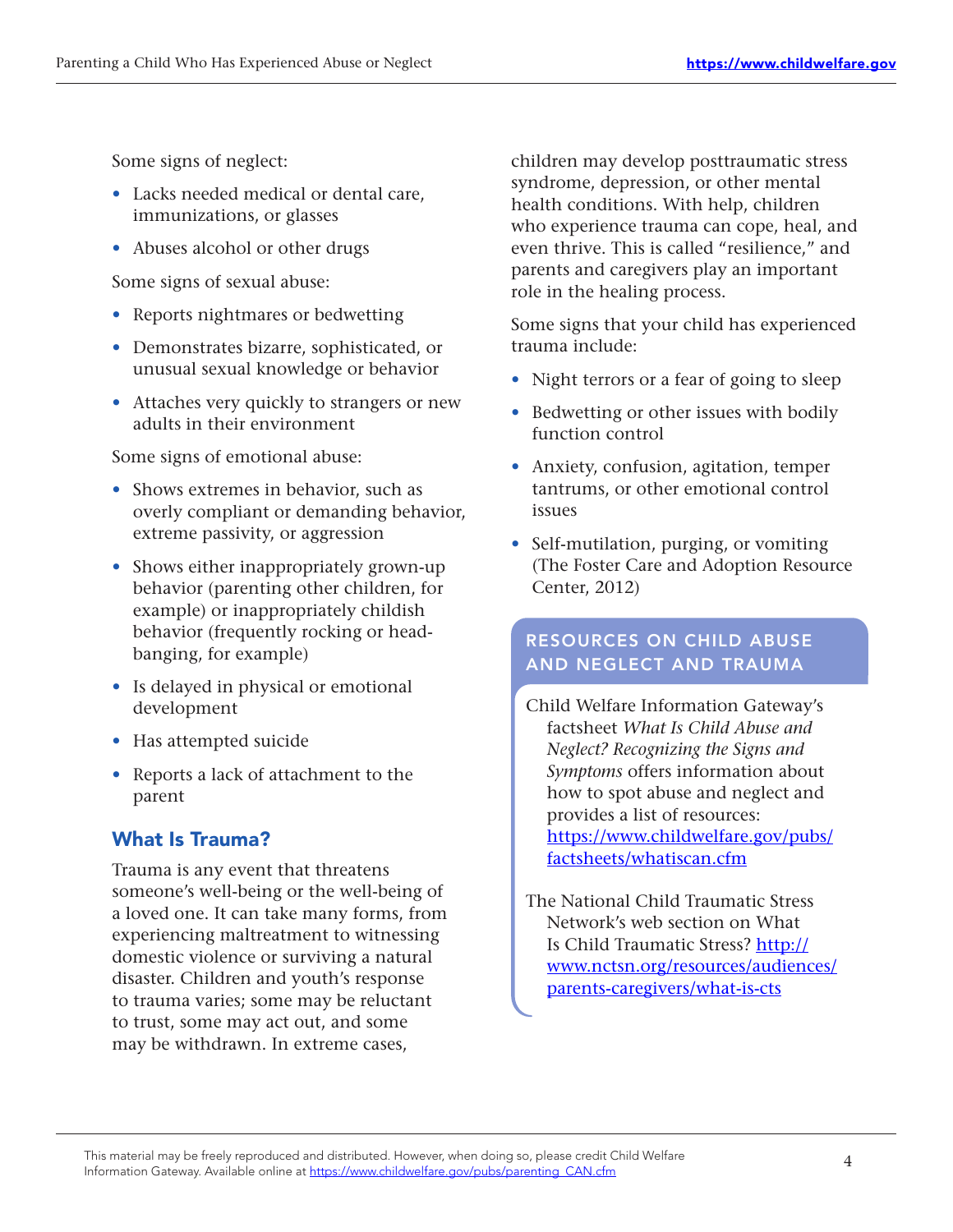## What Are the Effects of Child Abuse and Neglect?

Research shows that abuse and neglect can affect a child's ability to learn, form relationships, and problem solve, and children who have experienced maltreatment are at risk for many illnesses and poor health later in life. Knowing how maltreatment may have affected your child may help you recognize the effects of abuse or neglect and seek the appropriate assessments and help.

## Effects on Child Development

A great deal of research in recent years has examined child and adolescent brain development. We now know that the way the brain develops can change when a child has experienced stress from severe or ongoing abuse or neglect (Center for the Developing Child, n.d.). Maltreatment can delay or affect the ways a child is able to control his or her emotions, see right from wrong, identify consequences of actions, and learn from mistakes.

Most children experience developmental milestones along the same general timelines. Typically, children from birth to 5 acquire the ability to soothe themselves when they are stressed; children ages 6–7 have more control over their emotions and behaviors; and adolescents ages 11–14 might have frequent mood swings, but they learn to accept disappointments and overcome failures. Abuse or neglect can impair this healthy development. Some causes for concern about developmental delays include:

- A child ages birth–5 who exhibits an inability to relax or manage stress
- A child ages 6–7 who is frequently sad, worried, afraid, or withdrawn
- A child ages 11–14 who has strong negative thoughts about him or herself, or has an extreme need for approval and social support

It's important to remember that although crucial brain development occurs during the first 3 years of life, our brains continue to develop into adulthood. The brain development that takes place at age 2 is quite different from the development that happens at age 14. In fact, the brain experiences a growth spurt right before puberty that affects a preteen's ability to plan, reason, and control impulses and emotions.

It is normal for teenagers to act impulsively and take risks, because the part of their brain that regulates impulse control the frontal lobe—is not fully matured. Adolescents who have experienced abuse, neglect, or other trauma, however, may be more impulsive. Teens who have been maltreated may:

- Struggle academically and socially
- Have difficulty with tasks requiring a higher level of thinking
- Experiment with drugs or criminal activity

A caring adult who provides healthy guidance to youth can offer the opportunity for them to model appropriate behaviors and develop the skills necessary for healthy adult relationships.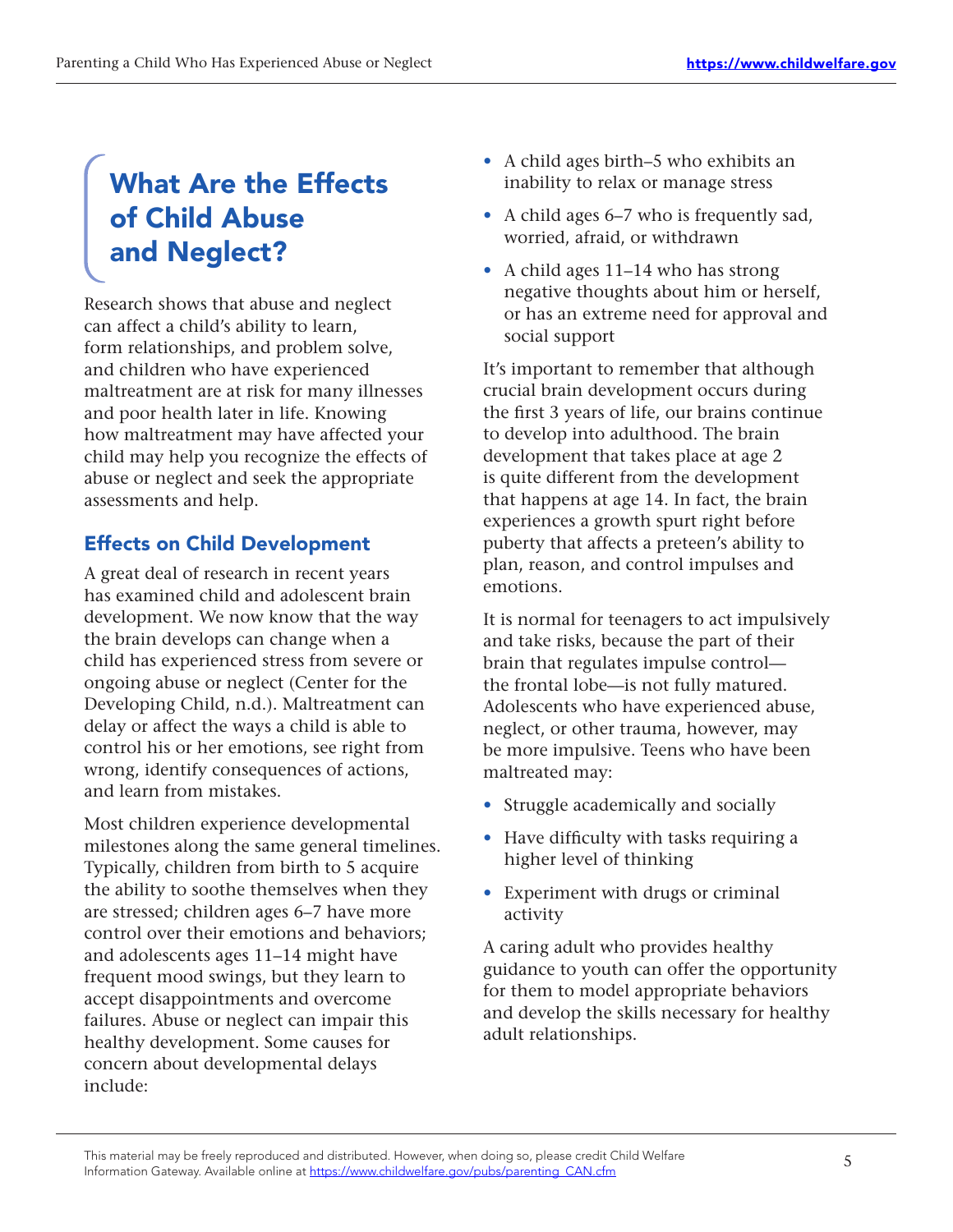## Effects on Health

While child abuse and neglect can leave physical scars, there also can be a number of underlying, less visible effects. Several studies have demonstrated a link between negative experiences during childhood and poor adult health outcomes that can lead to early death, including (Saul, 2012; Felitti & Anda, 2009):

- Heart, lung, and liver diseases
- High blood pressure, diabetes, asthma, and obesity
- Alcohol and other drug abuse
- Sexually transmitted diseases

## Social, Psychological, and Behavioral **Effects**

Children and youth who have experienced abuse or neglect may also experience one or more of the following psychological and behavioral effects:

- Borderline personality disorder, depression, and/or anxiety
- Attachment issues or affectionate behaviors with unknown/little-known people
- Inappropriate modeling of adult behavior, aggression, and other antisocial traits
- Juvenile delinquency or adult criminality
- Future abusive behavior such as interpersonal violence or domestic abuse

For more information on research on adverse childhood experiences, see the website for the U.S. Centers for Disease Control and Prevention: http://www.cdc. [gov/ace/index.htm](http://www.cdc.gov/ace/index.htm)

### RESOURCES ON THE EFFECTS OF CHILD ABUSE AND NEGLECT

Child Welfare Information Gateway's issue brief *Understanding the Effects of Maltreatment on Brain Development*: [https://www.childwelfare.gov/pubs/](https://www.childwelfare.gov/pubs/issue_briefs/brain_development/index.cfm) issue briefs/brain development/ [index.cfm](https://www.childwelfare.gov/pubs/issue_briefs/brain_development/index.cfm)

- Information Gateway's *Long-Term Consequences of Child Abuse and Neglect:* [https://www.childwelfare.](https://www.childwelfare.gov/pubs/factsheets/long_term_consequences.cfm) [gov/pubs/factsheets/long\\_term\\_](https://www.childwelfare.gov/pubs/factsheets/long_term_consequences.cfm) [consequences.cfm](https://www.childwelfare.gov/pubs/factsheets/long_term_consequences.cfm)
- ZERO TO THREE's series of handouts with information about supporting healthy brain development in the first 3 years of life: [http://www.](http://www.zerotothree.org/child-development/brain-development/healthy-minds.html) [zerotothree.org/child-development/](http://www.zerotothree.org/child-development/brain-development/healthy-minds.html) [brain-development/healthy-minds.](http://www.zerotothree.org/child-development/brain-development/healthy-minds.html) [html](http://www.zerotothree.org/child-development/brain-development/healthy-minds.html)
- The Centers for Disease Control and Prevention's National Center on Birth Defects and Developmental Disabilities with resources on child development, developmental milestones, developmental disabilities, and parenting tips: [http://](http://www.cdc.gov/ncbddd/index.html) [www.cdc.gov/ncbddd/index.html](http://www.cdc.gov/ncbddd/index.html)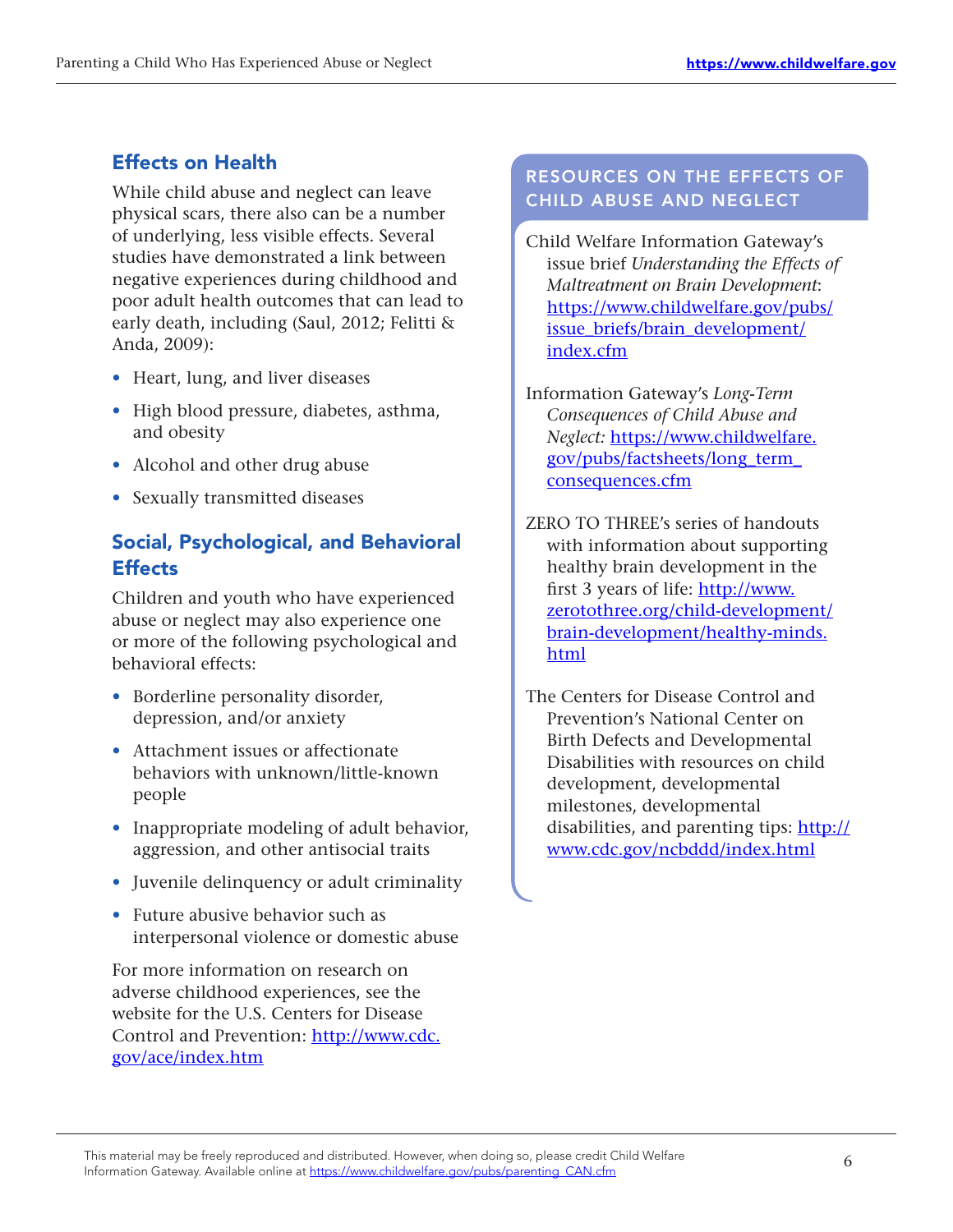## How Can I Help My Child Heal?

Knowing the possible effects of child abuse and neglect is a first step. This section explores some strategies for helping your child or youth overcome these traumas, including some techniques for discipline that can help prevent future abuse or retraumatization.

### Building Resilience and Promoting Protective Factors

Resilience is a child or youth's ability to cope, and even thrive, following a negative experience. This is not an inherent trait but something that has to be developed and nurtured.

Some of the ways you can help your child build resilience include:

- **• Build strong connections** with friends and family that can support children during challenges and teach them to think about and consider other people's feelings.
- **• Allow children to feel their feelings.** Teach them how to describe those feelings, and commend them for expressing feelings of hurt or sadness without acting out.
- **• Be consistent.** If you say you'll be there, be there. If you say you'll listen to concerns, listen. This will help to teach your child that people can be trusted.
- **• Be patient.** Children's reactions to trauma vary as widely as the types of

trauma one can experience. There isn't a one-size-fits-all solution. 

- **Express your support.** Express love and support for your child verbally and physically. Express your love through words, notes, and hugs.
- **Teach your child the importance of healthy behaviors.** Have open and honest talks about the dangers of drugs and alcohol, smoking, and sexual promiscuity. Teach your child the importance of eating properly and exercising.

Experiencing abuse or neglect doesn't mean your child *will* develop poor health or negative well-being outcomes. When caregivers and parents foster protective factors—circumstances in families and communities that increase the health and well-being of children and families—it may lessen the negative effects of maltreatment (Pizzolongo & Hunter, 2011). A strong and secure emotional bond between children and their caregivers is critical for children's physical, social, and emotional development, including their ability to form trusting relationships, exhibit positive behaviors, and heal from past traumas.

The healing process is not always a clear, straight path, and it takes time. Some things you can do to help your child heal include:

- Address the child's physical safety first by letting him or her know that no one will physically lash out. This will help the child create feelings of trust and open up to psychological and emotional healing.
- Address the past as the past. Help the child identify elements of his or her current life that are different from the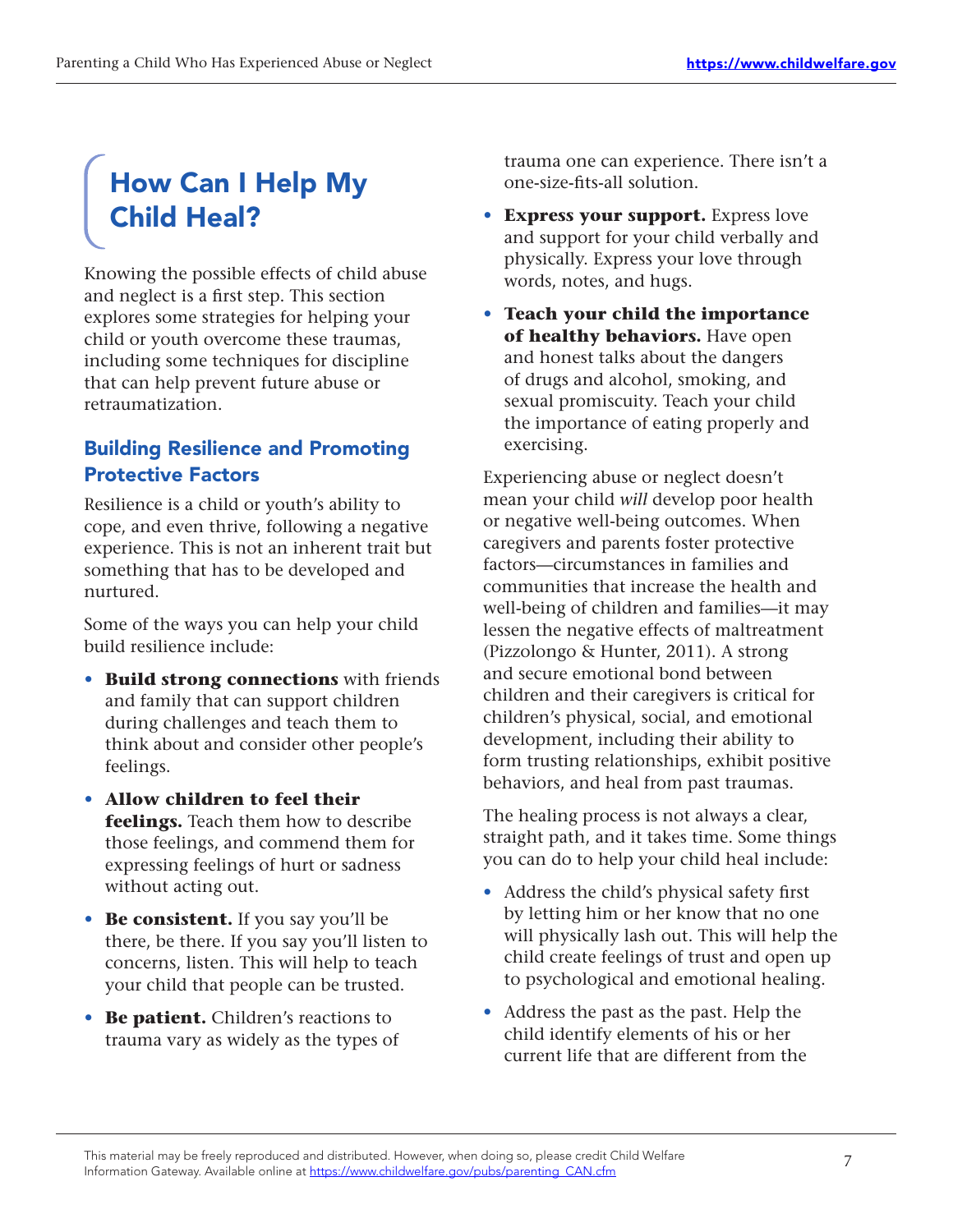past. Use this as an opportunity to discuss new boundaries and expectations to encourage feelings of belonging and attachment (The Foster Care and Adoption Resource Center, 2012).

### Building a Strong Relationship With Your Child

A child's earliest relationships are some of the most important. Attachment is the sense of security and safety a child feels with caregivers and is important for your child's physical, emotional, mental, and psychological development. It is formed through consistent, positive affection and emotional interactions. The issues and challenges most caregivers face with children who have experienced maltreatment is the result of a break in attachment during the first 3 years of life (Keck & Kupecky, 2002).

To foster a secure relationship with a child:

- **• Be available.** Provide consistent support to build feelings of trust and safety.
- **• Offer comfort.** Support the child when he or she is upset, modeling appropriate displays of affection and building the child's self-esteem.
- **• Be respectful.** Let your child know that you will keep him or her safe (Center for the Social and Emotional Foundations for Early Learning, 2011).

#### RESOURCES FOR BUILDING RESILIENCE AND PROMOTING PROTECTIVE FACTORS

- The 2013 Resource Guide, *Preventing Child Maltreatment and Promoting Well-Being*, offers parent tip sheets and more information about protective factors: [https://www.childwelfare.](https://www.childwelfare.gov/preventing/preventionmonth/guide2013/) [gov/preventing/preventionmonth/](https://www.childwelfare.gov/preventing/preventionmonth/guide2013/) [guide2013/](https://www.childwelfare.gov/preventing/preventionmonth/guide2013/)
- The American Psychological Association's (APA's) guide *Resilience Guide for Parents and Teachers*: [http://www.apa.org/](http://www.apa.org/helpcenter/resilience.aspx) [helpcenter/resilience.aspx](http://www.apa.org/helpcenter/resilience.aspx)

The APA's *Parenting After Trauma: Understanding Your Child's Needs: A Guide for Foster and Adoptive Parents*: [http://www.aap.org/en-us/advocacy](http://www.aap.org/en-us/advocacy-and-policy/aap-health-initiatives/healthy-foster-care-america/Documents/FamilyHandout.pdf)[and-policy/aap-health-initiatives/](http://www.aap.org/en-us/advocacy-and-policy/aap-health-initiatives/healthy-foster-care-america/Documents/FamilyHandout.pdf) [healthy-foster-care-america/](http://www.aap.org/en-us/advocacy-and-policy/aap-health-initiatives/healthy-foster-care-america/Documents/FamilyHandout.pdf) [Documents/FamilyHandout.pdf](http://www.aap.org/en-us/advocacy-and-policy/aap-health-initiatives/healthy-foster-care-america/Documents/FamilyHandout.pdf)

The National Child Traumatic Stress Network offers a training curriculum, *Caring for Children Who Have Experienced Trauma: A Workshop for Resource Parents*: [http://www.nctsn.](http://www.nctsn.org/products/caring-for-children-who-have-experienced-trauma) [org/products/caring-for-children-who](http://www.nctsn.org/products/caring-for-children-who-have-experienced-trauma)[have-experienced-trauma](http://www.nctsn.org/products/caring-for-children-who-have-experienced-trauma)

### What Is the Difference Between Child Abuse and Child Discipline?

It is normal for children to act out and challenge a parent or caregiver's authority. Toddlers throw tantrums. Teenagers argue. The ways in which parents guide a child and discipline poor behavior is critical to shaping more positive behavior. Children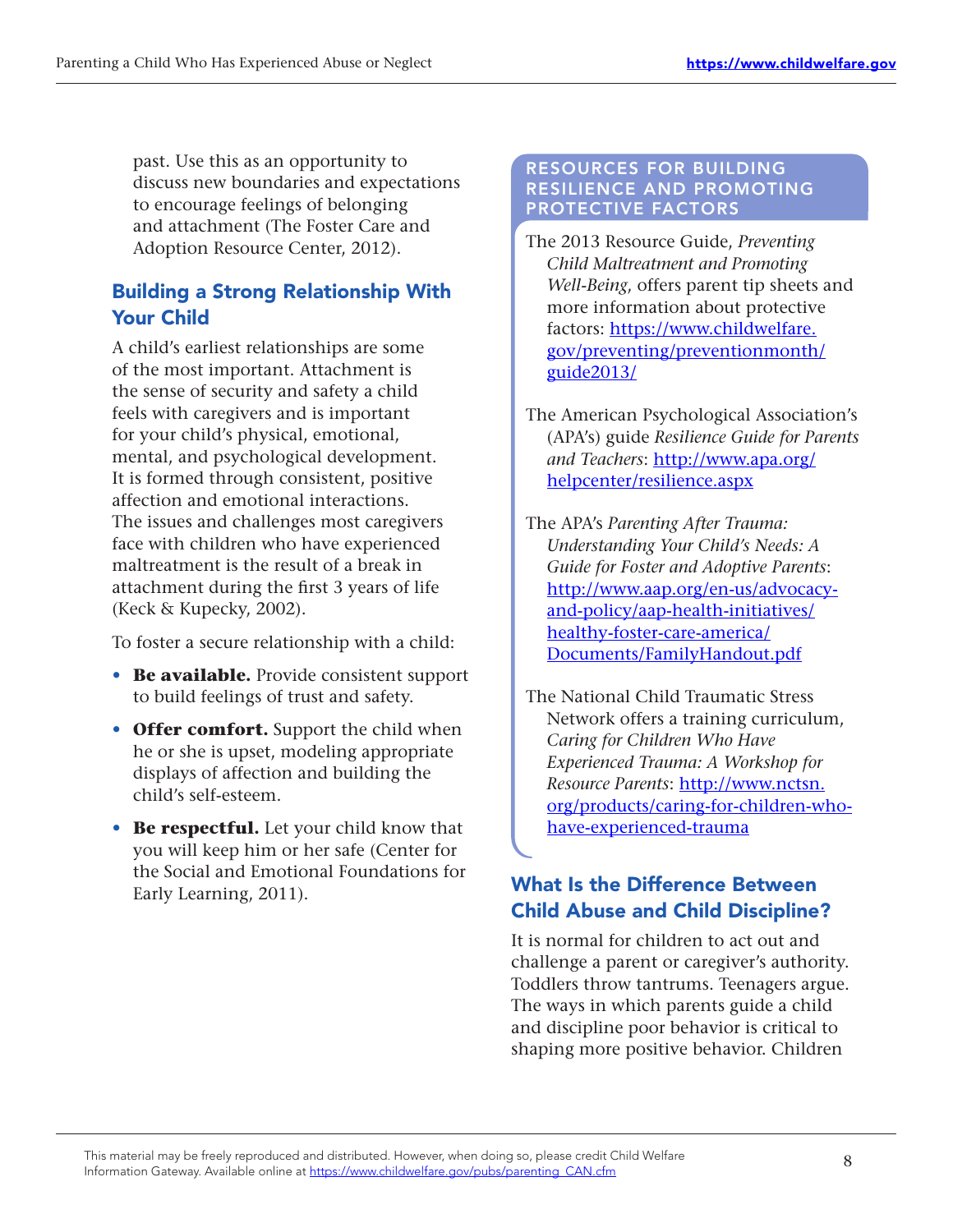learn control and self-discipline from their caregivers, and discipline should never be harmful to a child. In fact, severe punishment won't accomplish your goals and can do more harm than good. For children who have experienced abuse or neglect, aggressive punishment could elicit memories of past trauma or cause retraumatization.

Discipline and punishment, while often used interchangeably, are actually quite different.

- **• Discipline** is the act of *teaching* children the difference between acceptable and unacceptable behavior. This can be accomplished by talking to children about misbehavior and requiring children to take responsibility for its consequences, like being responsible for cleaning up a mess or apologizing for hurting someone's feelings. You also can guide your child by positively reinforcing and encouraging their good behaviors and not just correcting their poor behaviors.
- **• Punishment** is an approach to discipline that can be physical—a slap on the hand—or psychological—the loss of TV time, or other freedoms. (Center for Early Education and Development, n.d.).

A misbehaving child can be frustrating, but using physical force to teach a lesson or relieve aggravation is always wrong. Factors like sleep and diet can cause tensions to rise. If your child is acting out and you feel overwhelmed, consider whether he or she is hungry, tired, or expressing a reaction to an underlying issue like fear or anxiety.

## Practical Discipline Tips or **Techniques**

The following tips may help you safely discipline your child:

- **Role modeling:** Children learn more about behavior by watching adults than in any other way. Be a positive example for expressing emotions and dealing with frustration. Stay calm instead of yelling.
- **Encouragement:** Let children know what they are doing right as well as pointing out the mistakes they make.
- Rules: Set routines for bedtimes, meals, and chores. Knowing what will happen next can be very important to a child whose life once felt chaotic.
- Set limits: Be very clear about your limits.
- **Attention-ignore:** Ignoring behavior is simply pretending that the behavior is not occurring. The parent does not look at, talk to, or respond to the child until the inappropriate behavior ends. When a child breaks a rule, stay calm and do what is fair. Sometimes, your child can help you decide what is fair to do when a rule is broken.
- **Never hit or shake a child:** Hitting is not a useful discipline tool for your children. Besides the potential physical abuse and injury, hitting and other physical punishments are not effective ways to discipline. They teach children that it is acceptable to hurt people, and they make children much too angry to be sorry for what they've done.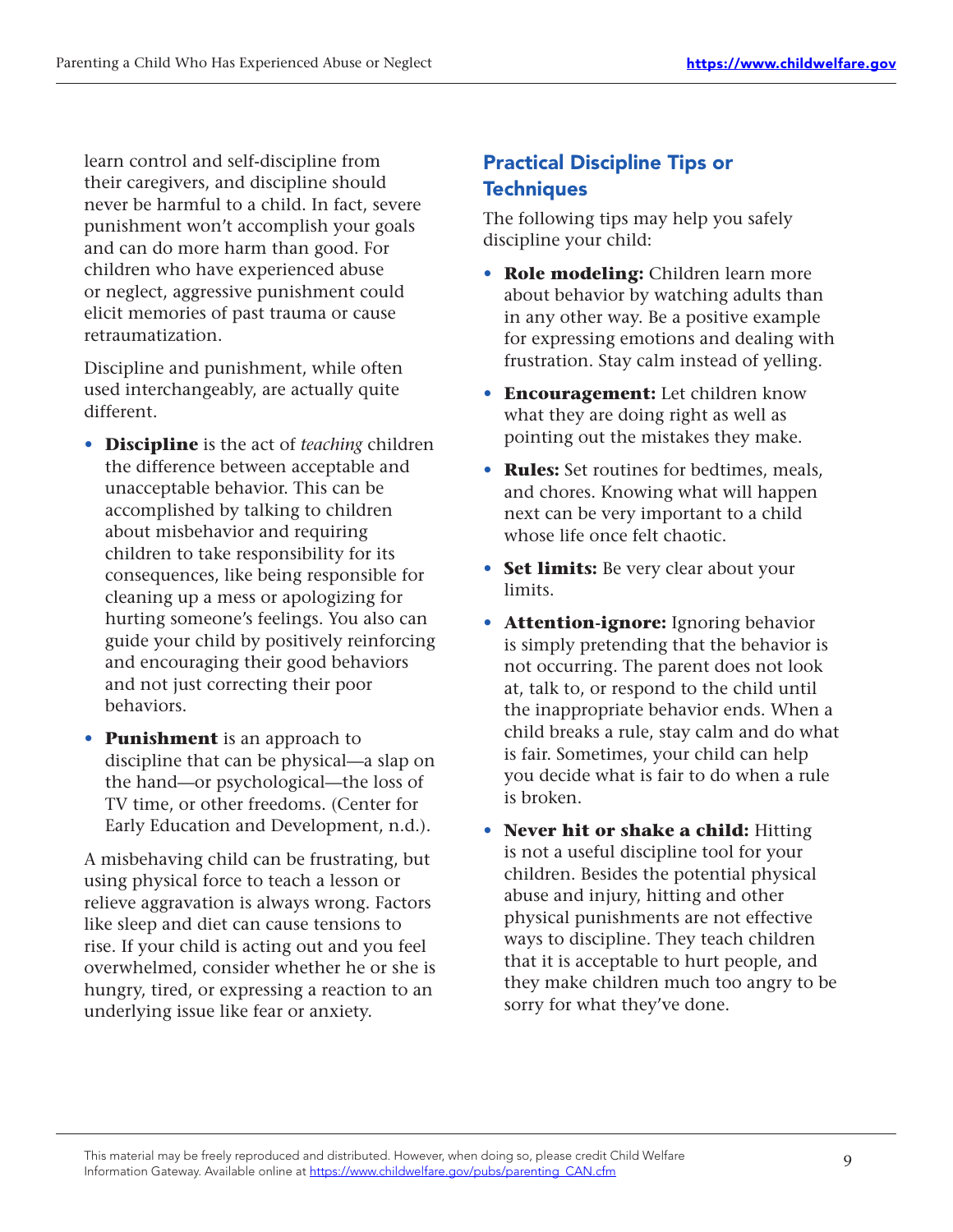**• Gear the discipline to the child's developmental stage:** Don't expect a child of any age to perform something he or she is not ready for. Allow your child to learn at his or her own pace. Break tasks down into small, manageable steps, so that he or she feels a sense of success and accomplishment.

#### RESOURCES ON DISCIPLINE

- The Kempe Center for the Prevention and Treatment of Child Abuse and Neglect offers helpful information for caregivers on discipline and tips for dealing with misbehavior: [http://www.kempe.org/index.](http://www.kempe.org/index.php?s=10394&item=3980 ) [php?s=10394&item=3980](http://www.kempe.org/index.php?s=10394&item=3980 )
- The annual Prevention Resource Guide supports service providers in their work with parents, caregivers, and their children to strengthen families and prevent child abuse and neglect. While this resource was written for child welfare professionals, it includes helpful tip sheets for parents and caregivers, like "Dealing With Temper Tantrums," which address a number of parenting issues. The free guide and tip sheets are available on Child Welfare Information Gateway's website: https://www.childwelfare. [gov/preventing/preventionmonth/](https://www.childwelfare.gov/preventing/preventionmonth/guide2013/) [guide2013/](https://www.childwelfare.gov/preventing/preventionmonth/guide2013/)

For more information, visit Child Welfare Information Gateway's Discipline Versus Abuse web section: [https://www.childwelfare.gov/can/](https://www.childwelfare.gov/can/defining/disc_abuse.cfm#discipline) [defining/disc\\_abuse.cfm#discipline](https://www.childwelfare.gov/can/defining/disc_abuse.cfm#discipline)

## Where Can I Find Support?

Recovering from child maltreatment is a journey that affects the entire family, and parents and caregivers need support, too. Learning as much as you can about child maltreatment and bolstering your parenting skills can go a long way in promoting your child's well-being and building a healthy family.

#### Parent Education and Training

Parent education programs are geared toward reinforcing your parenting skills and teaching you new strategies. They foster parent leadership and empower you to shape your family and advocate for their needs.

These support programs and training programs not only offer you strategies for tackling difficult situations and enhancing your problem-solving skills, they may also help reduce children's misbehaviors. Parent education programs can be online, in-person, involve one-to-one instruction, or take place in a group setting. Whether you prefer a course with direct instruction, videos, or in another format, successful programs will:

- Promote positive family interaction
- Involve fathers
- Use interactive training techniques
- Offer opportunities to practice new skills
- Teach emotional communication skills
- Encourage peer support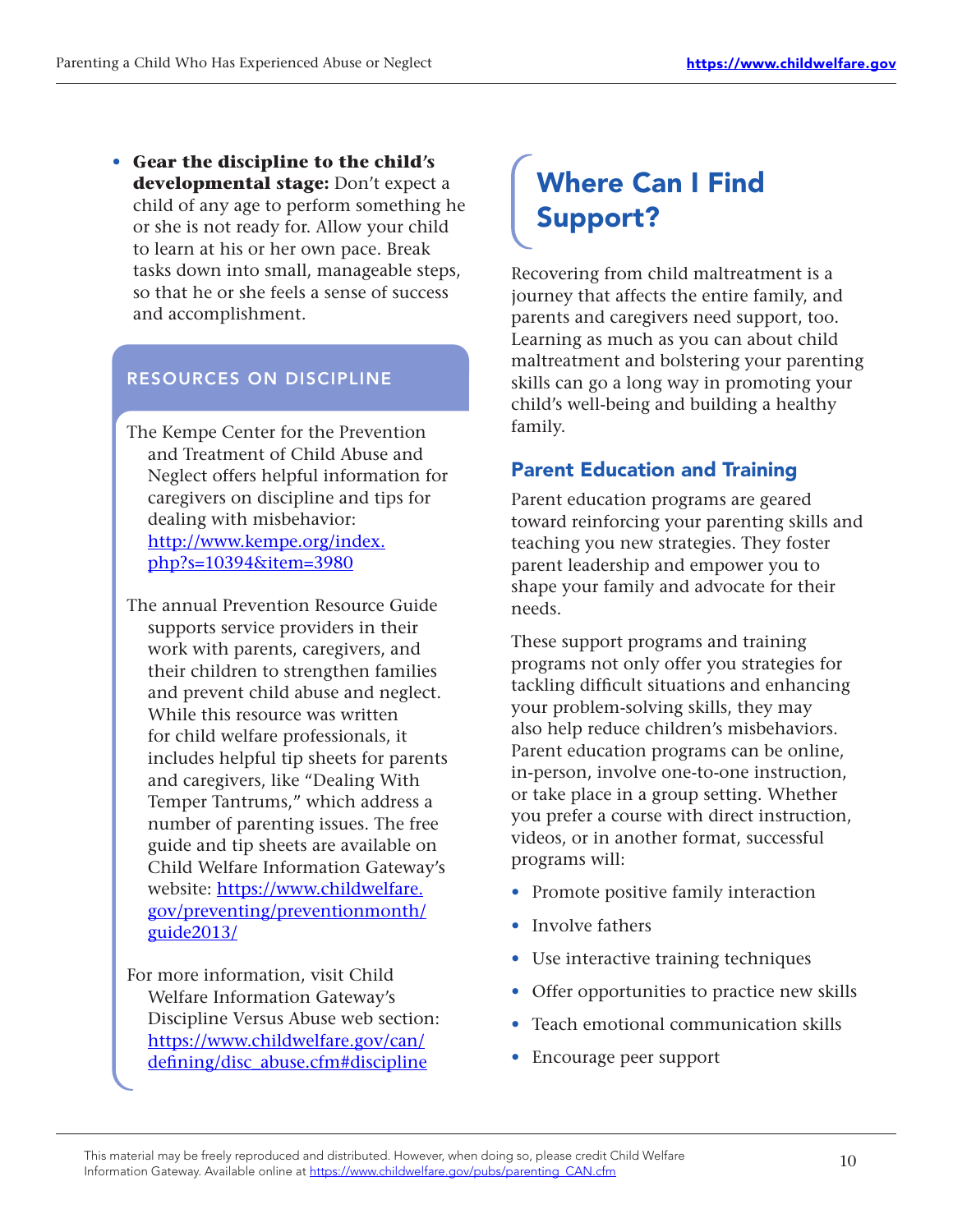#### RESOURCES ON PARENT EDUCATION

- The website for the FRIENDS National Resource Center for Community-Based Child Abuse Prevention, a service of the Children's Bureau, has several resources for parents: http:// [friendsnrc.org/cbcap-priority-areas/](http://friendsnrc.org/cbcap-priority-areas/parent-leadership-and-involvement) [parent-leadership-and-involvement](http://friendsnrc.org/cbcap-priority-areas/parent-leadership-and-involvement)
- Circle of Parents® offers parent-led self-help groups where anyone in a parenting role can openly discuss the successes and challenges of raising children: http://www.circleofparents. [org/about\\_us/index.html](http://www.circleofparents.org/about_us/index.html)
- Child Welfare Information Gateway's issue brief *Parent Education to Strengthen Families and Reduce*  the Risk of Maltreatment provides recent research on successful parent education and highlights a number of programs: https://www.childwelfare. [gov/pubs/issue\\_briefs/parented/](https://www.childwelfare.gov/pubs/issue_briefs/parented/)

## Therapy or Support Groups

Dealing with the effects of maltreatment can be challenging, and you and your family may wish to seek professional help. Therapy, counseling, and support groups can provide children and caregivers with the skills necessary to build healthy relationships, overcome past trauma, and prevent reoccurring or future trauma.

Take your time when searching for a mental health professional to ensure you find the right fit. If you and your family are receiving child welfare services (discussed later in this

factsheet), your agency or caseworker may provide you with a referral to a therapist. If you are selecting a therapist on your own, you can call prospective therapists or schedule an initial interview to gather basic information. Some therapists will even offer an initial brief consultation that is free of charge. It's important that the professionals you choose to work with are specifically trained to effectively address the unique needs of your family—as mentioned earlier, the issues that affect parents differ from those affecting kinship caregivers, which differ still from issues faced by adoptive or foster families. Some things to keep in mind include:

- Your therapists should be knowledgeable about the impact of trauma on children and families.
- Your therapists should allow and encourage your participation in treatment.
- You should be wary of therapies that restrain a child or intrude on his or her physical space, as children who have been maltreated need to develop clear boundaries to feel safe and prevent retraumatization.

Just like there are different types of parent education programs, there are different approaches to therapy. From group or family therapy to individual psychotherapy or cognitive therapy, it's important that the type of treatment you seek fits the needs of your family. One type of therapy proven effective for abused children between the ages of 2 and 8 is parent-child interaction therapy. In this approach, therapists coach parents while they interact with their children, teaching parents strategies for promoting positive behaviors.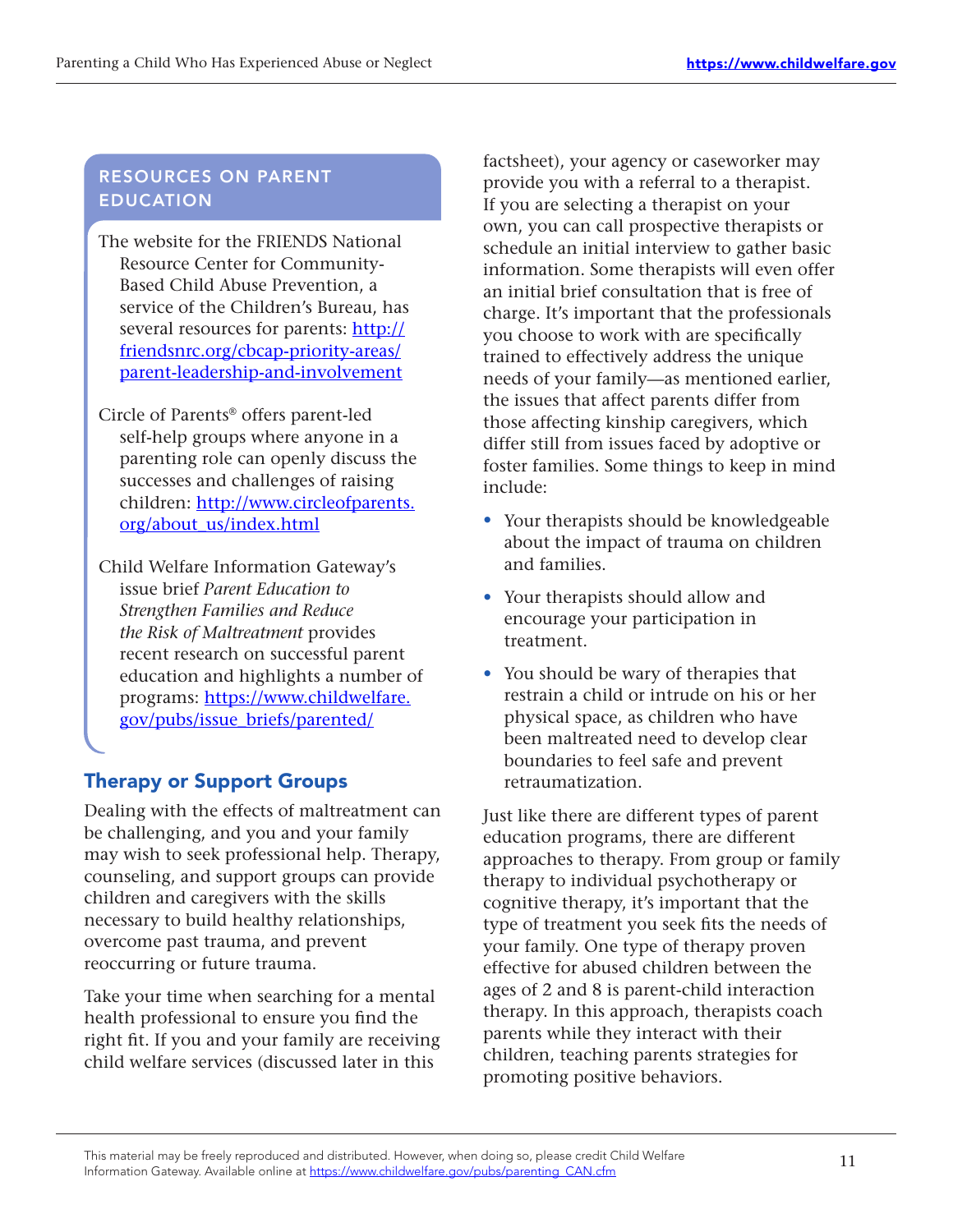A resource that rates the effectiveness of treatment interventions for specific populations of children and families is the National Registry of Evidence-Based Programs and Practices: http://nrepp. [samhsa.gov](http://nrepp.samhsa.gov)

#### RESOURCES ON THERAPY AND SUPPORT GROUPS

Child Welfare Information Gateway's issue brief Parent-Child Interaction *Therapy With At-Risk Families*: [https://www.childwelfare.gov/](https://www.childwelfare.gov/pubs/f_interactbulletin/) [pubs/f\\_interactbulletin/](https://www.childwelfare.gov/pubs/f_interactbulletin/)  

- Child Welfare Information Gateway's factsheet *Selecting and Working With a Therapist Skilled in Adoption* offers information on the different approaches to therapy, treatment settings, and tips for finding the right therapist for adoptive families, but many of the tips are applicable to other families, too: https://www. [childwelfare.gov/pubs/f\\_therapist.cfm](https://www.childwelfare.gov/pubs/f_therapist.cfm)
- To find support groups and other resources in your State, visit the National Foster Care & Adoption Directory: https://www.childwelfare. [gov/nfcad/](https://www.childwelfare.gov/nfcad/)

### Child Welfare Services

The child welfare system offers support to prevent child abuse or neglect and provides services to families that need help protecting and caring for their children. Agencies will arrange for children to live with kin or with foster families when they are not safe

at home. When formal assessment is not warranted, families often can benefit from services to prevent future reports of abuse or neglect.

Sometimes, a family might benefit from respite services, counseling, or other help for which a child welfare agency might provide a referral.

- **• Prevention services**, like parent education programs, are those that aim to reduce the risk of child abuse and neglect or the reoccurrence of maltreatment.
- **• Family preservation services** are short-term services for families in crisis that are intended to keep families safely together in their own home.
- **• Postadoption services** can help children and families dealing with a range of issues after an adoption is finalized, such as loss or grief, birth family connections, adjusting to family dynamics, and more.

Sometimes, parents and caregivers just need a break. Respite care is just one of the family support services that can provide relief and support to families in crisis. There is a variety of respite services, and finding one that fits your family's needs is key. The ARCH National Respite Network and Resource Center offers a national respite locator to help you find services in your State: <http://archrespite.org/respitelocator>

<sup>12</sup> This material may be freely reproduced and distributed. However, when doing so, please credit Child Welfare Information Gateway. Available online at https://www.childwelfare.gov/pubs/parenting\_CAN.cfm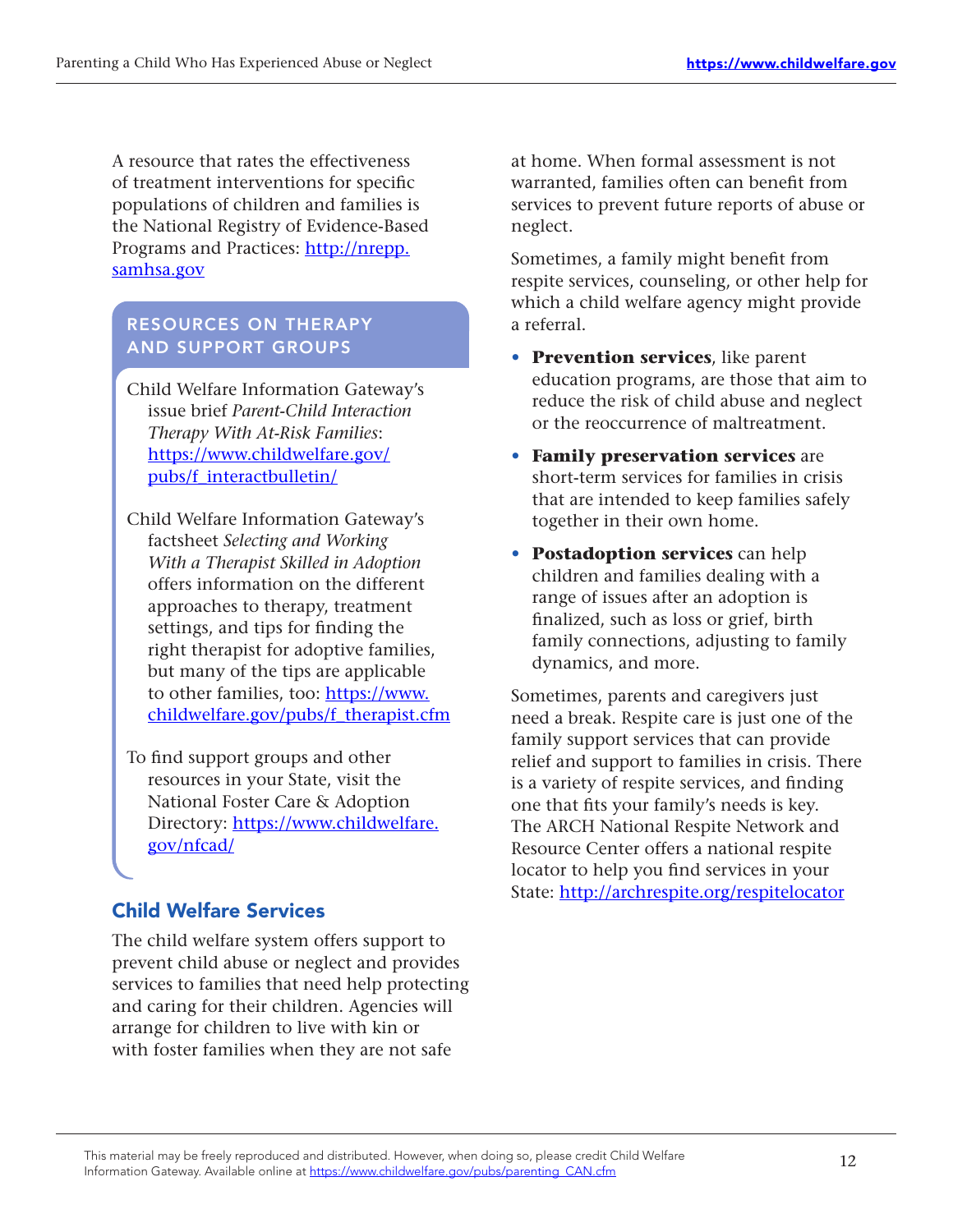#### RESOURCES ON CHILD WELFARE SERVICES

Child Welfare Information Gateway's factsheet *How the Child Welfare System* Works provides a brief overview of the child welfare system and its functions: [https://www.childwelfare.gov/pubs/](https://www.childwelfare.gov/pubs/factsheets/cpswork.cfm) [factsheets/cpswork.cfm](https://www.childwelfare.gov/pubs/factsheets/cpswork.cfm)

Child Welfare Information Gateway's factsheet for families Finding and Using Postadoption Services: [https://www.childwelfare.gov/pubs/f\\_](https://www.childwelfare.gov/pubs/f_postadoption.cfm) [postadoption.cfm](https://www.childwelfare.gov/pubs/f_postadoption.cfm)

#### Making Your Community Safer

Helping children and families heal from maltreatment, or prevent abuse from happening in the first place, is not the sole responsibility of parents and caregivers. Just like children and youth need permanent connections to help them thrive, families need strong communities. There are things you can do to help make your neighborhoods safe-not just for your family, but for the benefit of all the children in your community.

Parent and community cafés are a helpful tool for bolstering community support. Cafés can include parents, neighbors, school professionals, church members, and other adults in your community who are concerned with the health and well-being of children. These gatherings should be intimate and designed to ignite conversation among participants about the presence of—or lack of—protective factors in their own lives. Communities

with committed parents who have taken on a leadership role have improved their neighborhoods and improved child safety. Programs like Circle of Parents® (see box on page 11) can help strengthen communities.

Other things you can do to engage your community in preventing child abuse and neglect include (Prevent Child Abuse America, n.d.):

- **• Building partnerships** to enhance support for parents and caregivers
- **• Educating community members** about the stages of child development
- **• Promoting a community responsibility** for the health and wellbeing of children
- **• Developing a consistent language** within your community about protective factors and the signs of abuse and neglect
- **• Building awareness** about the available services and supports for families and children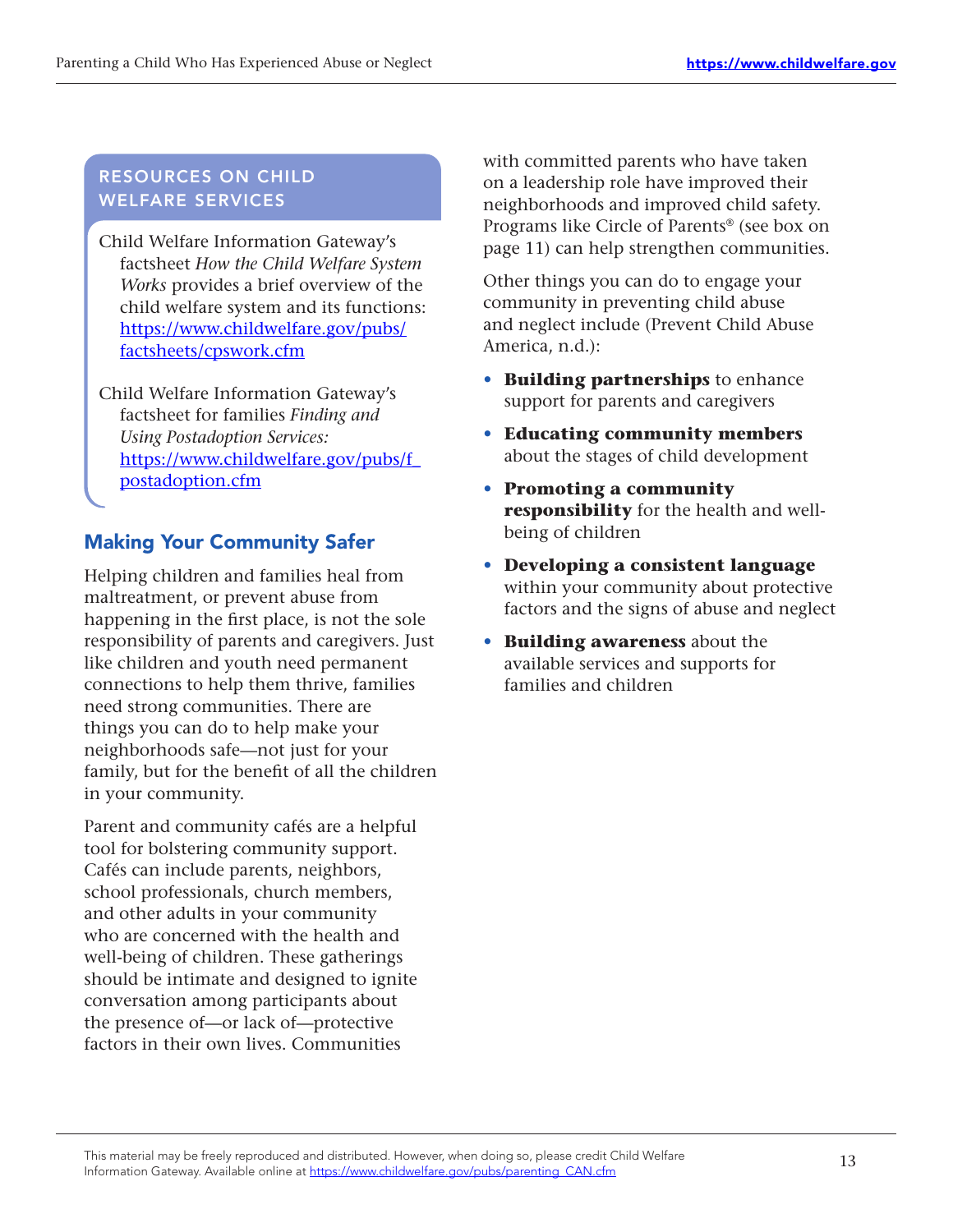#### RESOURCES ON COMMUNITY SUPPORT

The Community Café Learning Community equips communities with the tools (in English and Spanish) to organize gatherings to discuss their unique concerns and build relationships to help strengthen families: [http://www.](http://www.thecommunitycafe.com/) [thecommunitycafe.com/](http://www.thecommunitycafe.com/)

- **Essentials for Childhood: Steps to Create** *Safe, Stable, and Nurturing Relationships*, a guide from the National Center for Injury Prevention, Division of Violence Prevention, within the Centers for Disease Control and Prevention, aims to help concerned individuals and communities promote these healthy relationships: [http://](http://www.cdc.gov/ViolencePrevention/childmaltreatment/essentials/index.html) [www.cdc.gov/ViolencePrevention/](http://www.cdc.gov/ViolencePrevention/childmaltreatment/essentials/index.html) [childmaltreatment/essentials/index.](http://www.cdc.gov/ViolencePrevention/childmaltreatment/essentials/index.html) [html](http://www.cdc.gov/ViolencePrevention/childmaltreatment/essentials/index.html)
- The Maternal and Child Health Library at Georgetown University offers Community Services Locator, an online directory for finding community services for children and families: [http://www.mchlibrary.info/](http://www.mchlibrary.info/KnowledgePaths/kp_community.html) [KnowledgePaths/kp\\_community.html](http://www.mchlibrary.info/KnowledgePaths/kp_community.html)

The National Parent Helpline provides parents and caregivers with emotional support and can link you to services in your State. To find available services near you, visit http://www. [nationalparenthelpline.org/find](http://www.nationalparenthelpline.org/find-support)[support](http://www.nationalparenthelpline.org/find-support), or call 1.855.4.A.PARENT (1.855.427.2736).

#### **Conclusion**

If you are the parent or caregiver of a child who has experienced maltreatment, helping him or her through that pain can be daunting, yet there are resources available to help. It's important to remember that many children who have been abused or neglected do not grow up to abuse others and can live happy and healthy lives. You and your family will play an important role in your child's healing, and the more knowledge you acquire about maltreatment and the services available for support, the better prepared you will be to help your child through this difficult time.

## Resources

Child Welfare Information Gateway <https://childwelfare.gov>

American Academy of Child and Adolescent Psychiatry <http://www.aacap.org/>

Center for the Study of Social Policy, Strengthening Families Protective Factors Framework [http://www.cssp.org/reform/](http://www.cssp.org/reform/strengthening-families) [strengthening-families](http://www.cssp.org/reform/strengthening-families)

National Child Traumatic Stress Network <http://www.nctsn.org/>

National Foster Parent Association <http://nfpaonline.org/>

Stop It Now! [http://www.stopitnow.org/](http://www.stopitnow.org/warnings#behavioral) [warnings#behavioral](http://www.stopitnow.org/warnings#behavioral)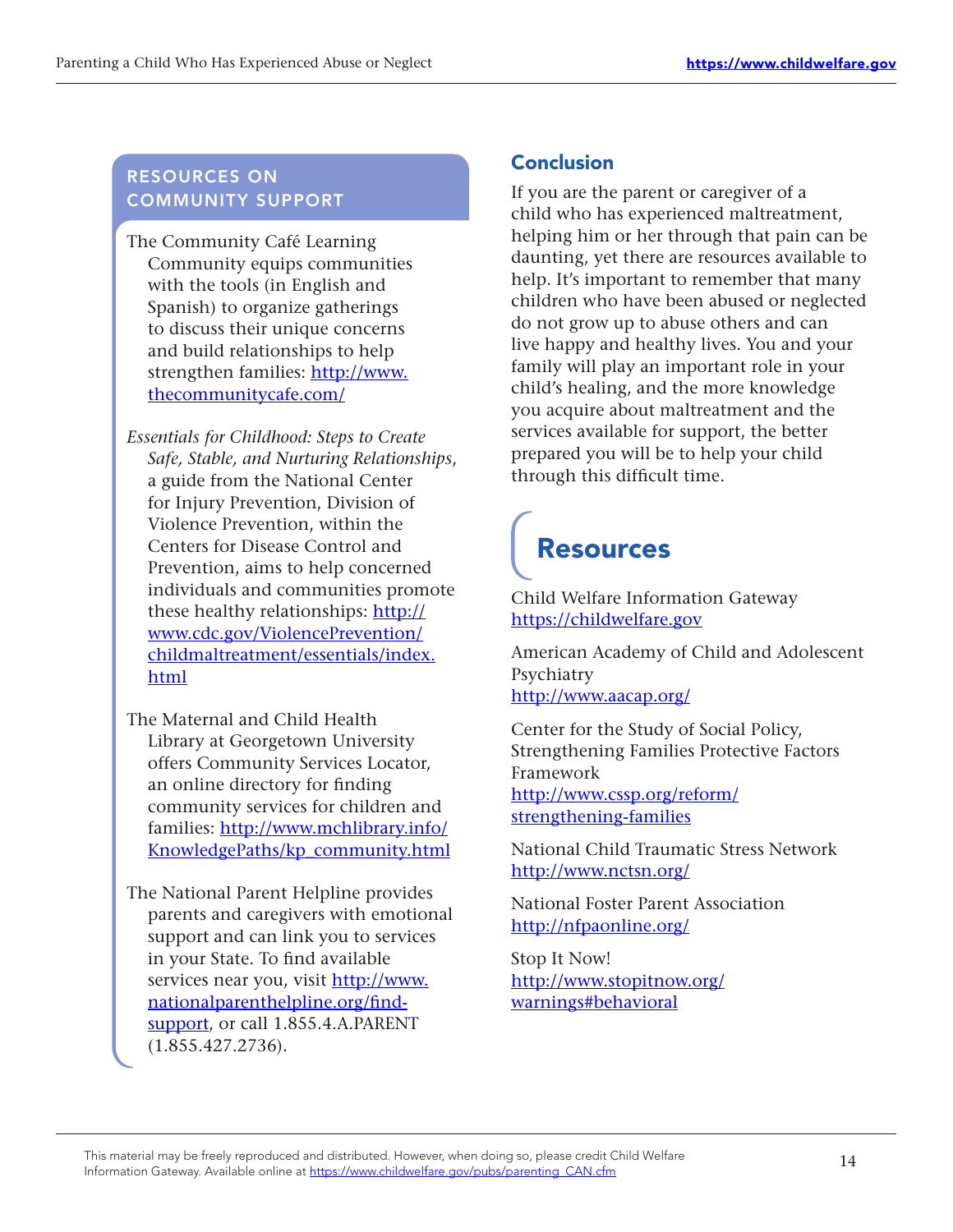The Center on the Developing Child at Harvard University <http://developingchild.harvard.edu/>

The Child Trauma Academy <http://childtrauma.org/>

The Substance Abuse Mental Health Services Administration National Center for Trauma-Informed Care <http://www.samhsa.gov/nctic/>

# References

Administration for Children and Families, Office of Planning, Research and Evaluation. (2013). *National Survey of Child and Adolescent Well-Being No. 20: Adverse Childhood Experiences in NSCAW*. Retrieved from [http://www.acf.hhs.](http://www.acf.hhs.gov/sites/default/files/opre/aces_brief_final_7_23_13_2.pdf) [gov/sites/default/files/opre/aces\\_brief\\_](http://www.acf.hhs.gov/sites/default/files/opre/aces_brief_final_7_23_13_2.pdf) final 7 23 13 2.pdf

Center for Early Education and Development. (n.d.) *What's the difference between discipline and punishment?* Retrieved from [http://www.](http://www.cehd.umn.edu/CEED/publications/questionsaboutkids/disciplineenglish.pdf) [cehd.umn.edu/CEED/publications/](http://www.cehd.umn.edu/CEED/publications/questionsaboutkids/disciplineenglish.pdf) [questionsaboutkids/disciplineenglish.pdf](http://www.cehd.umn.edu/CEED/publications/questionsaboutkids/disciplineenglish.pdf) 

- Center for the Developing Child. (n.d.). *Toxic stress: The facts.* Retrieved from [http://developingchild.harvard.edu/](http://developingchild.harvard.edu/topics/science_of_early_childhood/toxic_stress_response/) topics/science of early childhood/ [toxic\\_stress\\_response/](http://developingchild.harvard.edu/topics/science_of_early_childhood/toxic_stress_response/)
- Center for the Social and Emotional Foundations for Early Learning. (2011). *Attachment: What works?* Retrieved from [http://csefel.vanderbilt.edu/briefs/](http://csefel.vanderbilt.edu/briefs/wwb_24.pdf) [wwb\\_24.pdf](http://csefel.vanderbilt.edu/briefs/wwb_24.pdf)

Felitti, V. J., & Anda, R. (2009). The relationship of adverse childhood experiences to adult medical disease, psychiatric disorders, and sexual behavior: Implications for healthcare. In R. Lanius, E. Vermetten, & C. Pain (Eds.), *The hidden epidemic: The impact of early life trauma on health and disease.* Retrieved from [http://www.acestudy.org/yahoo\\_](http://www.acestudy.org/yahoo_site_admin/assets/docs/LaniusVermetten_FINAL_8-26-09.12892303.pdf) site\_admin/assets/docs/LaniusVermetten [FINAL\\_8-26-09.12892303.pdf](http://www.acestudy.org/yahoo_site_admin/assets/docs/LaniusVermetten_FINAL_8-26-09.12892303.pdf)

Keck, G., & Kupecky, R. (2002, 2009). *Parenting the hurt child.* Colorado Springs, CO: NAVPRESS. (Original work published 2002).

Prevent Child Abuse America. (n.d.) *Promoting child development by supporting families*. Retrieved from [http://www.](http://www.preventchildabuse.org/images/docs/promotingdevelopmentbrochure.final.pdf) [preventchildabuse.org/images/docs/](http://www.preventchildabuse.org/images/docs/promotingdevelopmentbrochure.final.pdf) [promotingdevelopmentbrochure.final.pdf](http://www.preventchildabuse.org/images/docs/promotingdevelopmentbrochure.final.pdf)

Pizzolongo, P., & Hunter, A. (2011). I am safe and secure: Promoting resilience in young children. *Young Children*. Retrieved from [http://www.naeyc.org/](http://www.naeyc.org/files/yc/file/201103/PromotingResilience_Pizzolongo0311.pdf) [files/yc/file/201103/PromotingResilience\\_](http://www.naeyc.org/files/yc/file/201103/PromotingResilience_Pizzolongo0311.pdf) [Pizzolongo0311.pdf](http://www.naeyc.org/files/yc/file/201103/PromotingResilience_Pizzolongo0311.pdf)

The Foster Care and Adoption Resource Center. (2012) *Working with children who have been traumatized*. Retrieved from [http://wiadopt.org/Portals/WIAdopt/](http://wiadopt.org/Portals/WIAdopt/Tipsheets/AbuseNeglect/Working%20with%20Children%20Who%20Have%20Been%20Traumatized.pdf) [Tipsheets/AbuseNeglect/Working%20](http://wiadopt.org/Portals/WIAdopt/Tipsheets/AbuseNeglect/Working%20with%20Children%20Who%20Have%20Been%20Traumatized.pdf) [with%20Children%20Who%20Have%20](http://wiadopt.org/Portals/WIAdopt/Tipsheets/AbuseNeglect/Working%20with%20Children%20Who%20Have%20Been%20Traumatized.pdf) [Been%20Traumatized.pdf](http://wiadopt.org/Portals/WIAdopt/Tipsheets/AbuseNeglect/Working%20with%20Children%20Who%20Have%20Been%20Traumatized.pdf)